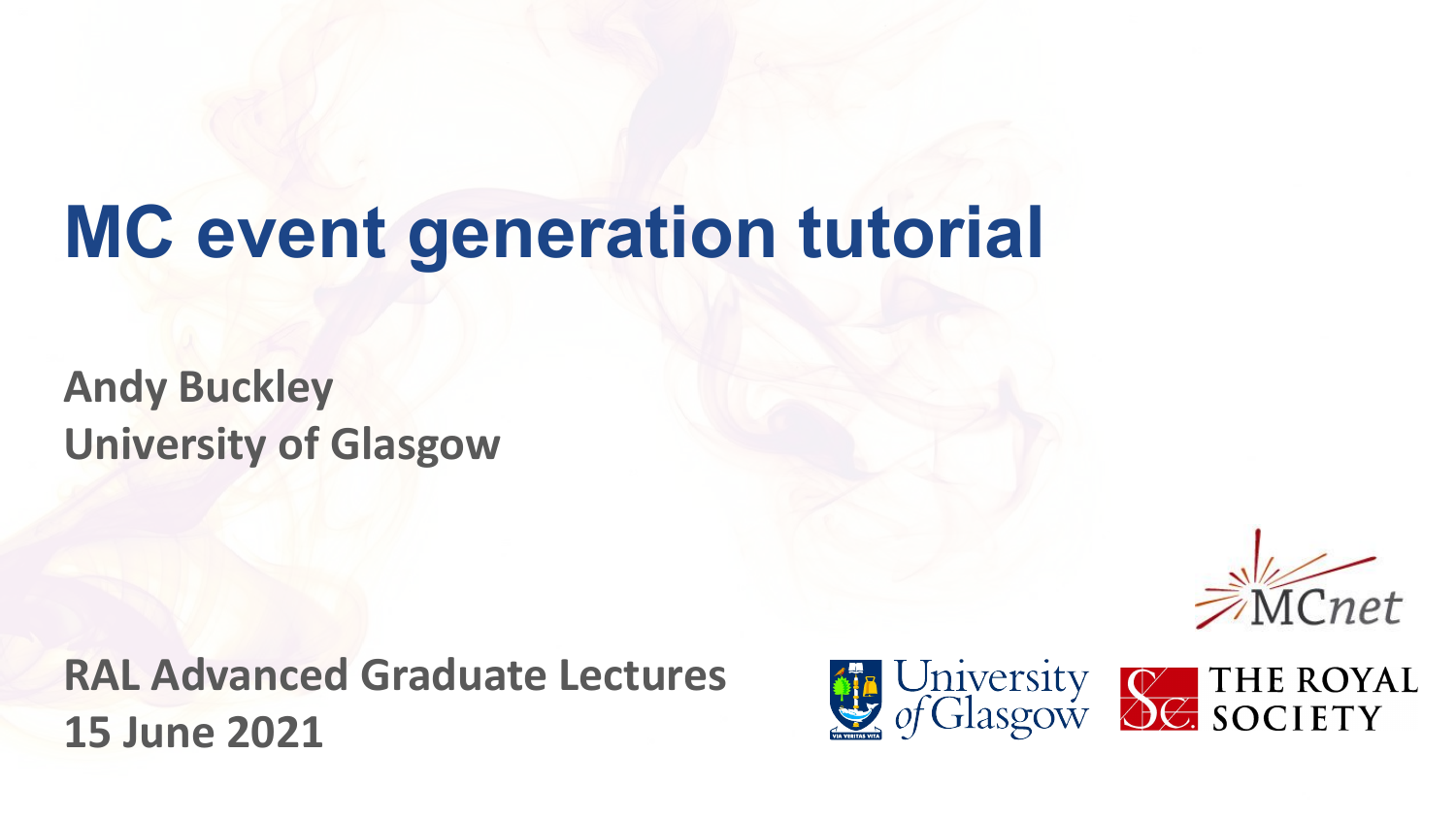# MC generation

#### ❖ **MC generation: where theory meets experiment**

➢ The fundamental pp collision, *in vacuo*

### ❖ **Components of a fully exclusive SHG chain**

- $\triangleright$  QFT matrix element sampling at fixed order in QCD etc.
- ➢ *Dressed* with approximate collinear splitting functions, iterated in factorised Markov-chain "parton showers"
- $\triangleright$  FS parton evolution terminated at Q  $\sim$  1 GeV: phenomenological hadronisation modelling. Mixed with MPI modelling.
- $\triangleright$  Finally particle decays, and other niceties

## ❖ **Today**

- hands-on tutorial with Pythia8 and MadGraph5
	- for background principles see [my lecture slides](https://indico.stfc.ac.uk/event/299/contributions/1836/attachments/606/1051/go)
- $\triangleright$  introduction to running generators and studying their output
- $\triangleright$  generation biasing for efficient phase-space population
- $\triangleright$  ME/PS merged generation with extra ME jets
- $\triangleright$  BSM model configuration and generation



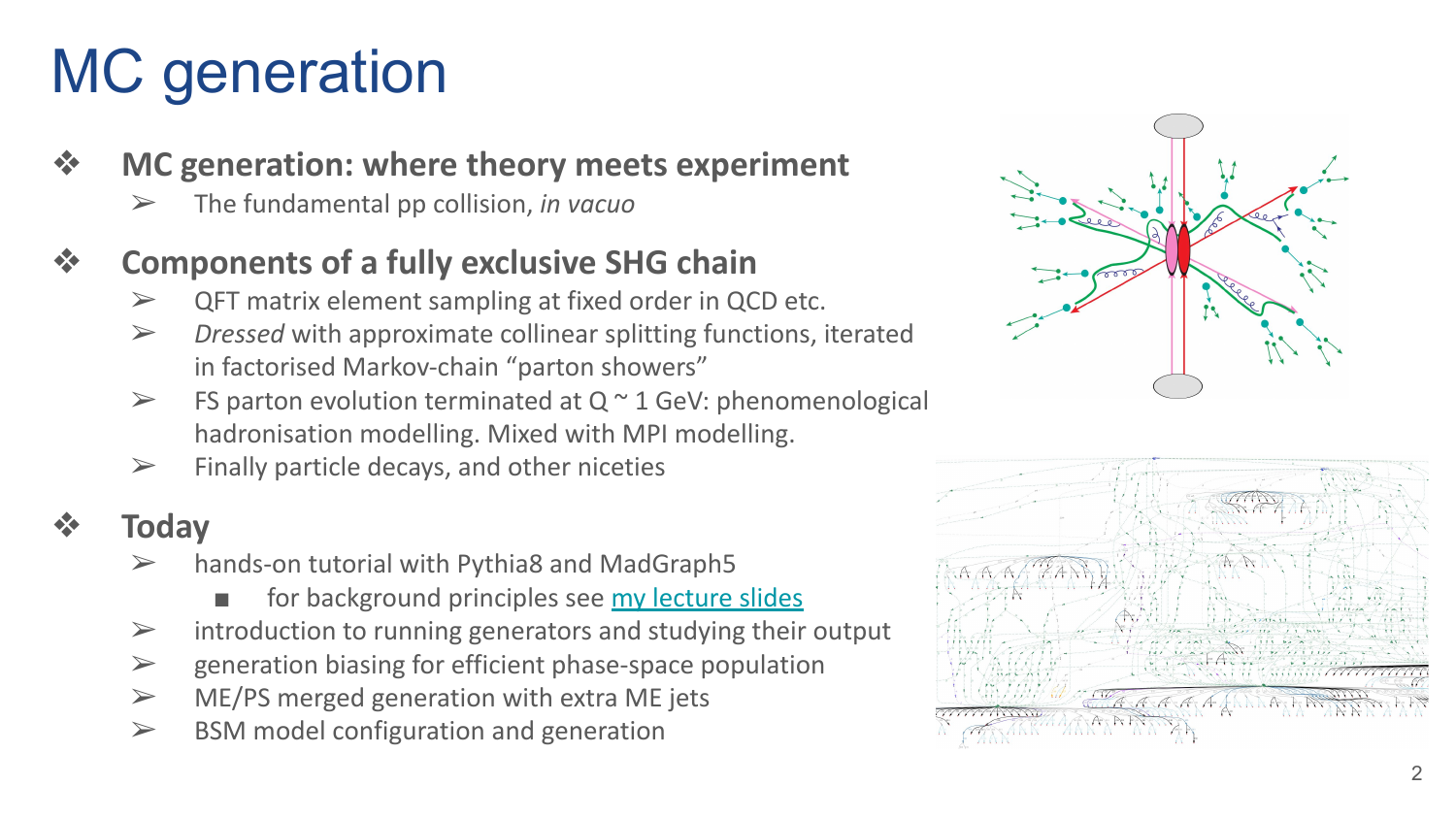# Generator basics

- ❖ **First, get your Pythia Docker container started**
	- $\geq$  \$ docker pull hepstore/rivet-pythia
	- ➢ \$ docker run -it --rm -v \$PWD:/host hepstore/rivet-pythia



### ❖ **Pythia8: shower-hadronisation generator (SHG) with many LO processes built-in**

- ➢ Pythia 8.3 docs: <https://pythia.org/latest-manual/Welcome.html>
- $\triangleright$  We'll use the "main93" example interface. Open a blank command file: # nano py8-top.cmnd
- $\geq$  Add the lines:

Beams:eCM = 13000  $T$ op:all = on Main:writeHepMC = on blue = generator configs

 $\geq$  And run: # pythia8-main93 -c py8-top.cmnd -o TOP -n 1000

### ❖ **Examine the output**

- ➢ less TOP.hepmc
- $\triangleright$  Run a basic physics analysis on it: # rivet -a EXAMPLE TOP.hepmc -H TOP.yoda
- $\triangleright$  View the histogram data:  $\frac{1}{2}$  less TOP.yoda; # yodals -v TOP.yoda
- ➢ # rivet-mkhtml TOP.yoda -o /host/rivet-plots-top
- $\triangleright$  And point your Web browser at it, e.g. \$ firefox rivet-plots-top/index.html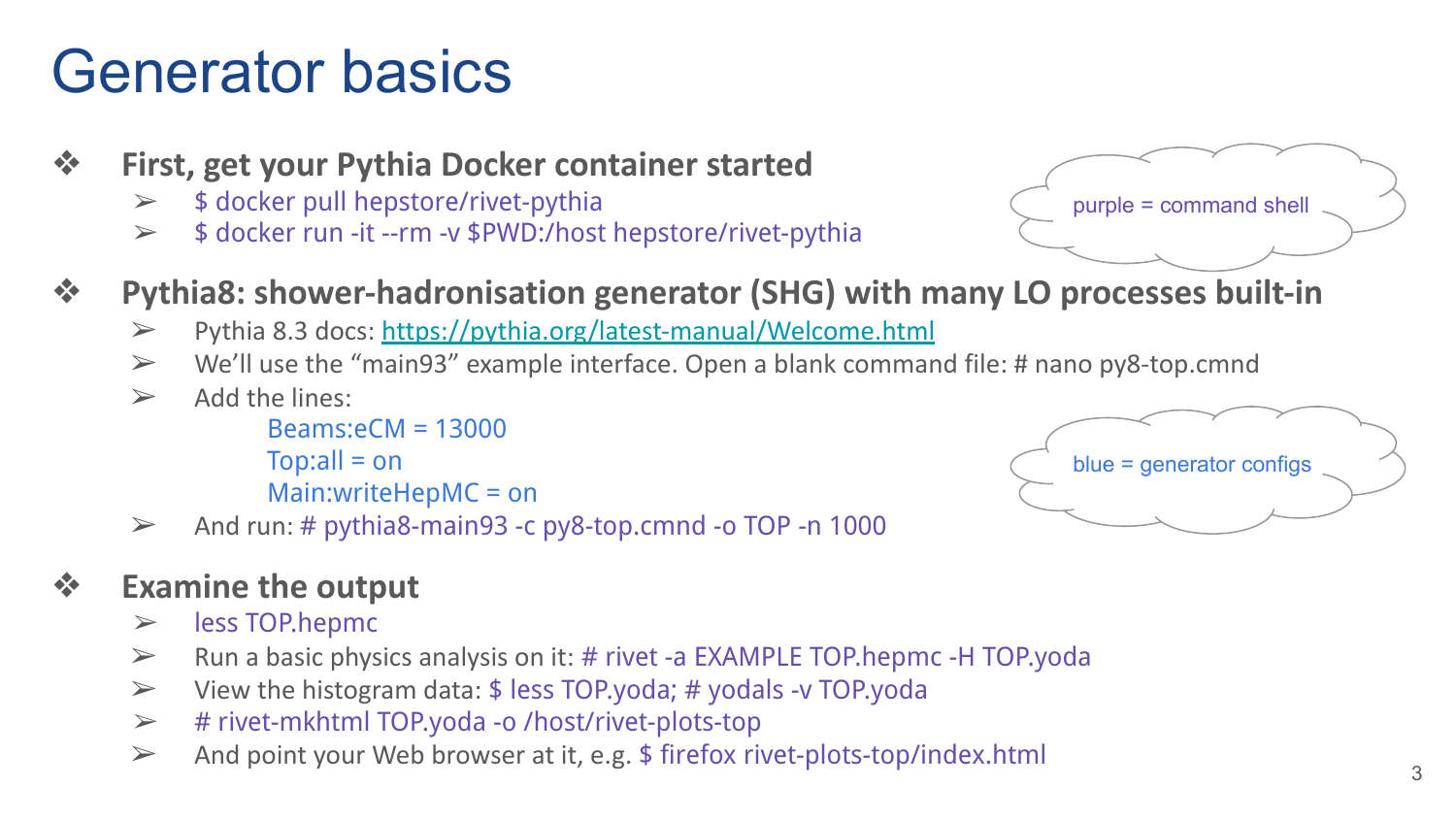# More statistics = no more event files

#### ❖ **The HepMC ASCII files are very large!**

- $\triangleright$  They waste space, and CPU due to the writing/re-reading time
- $\triangleright$  Useful for debugging, though

### ❖ **Better that we pass the events to Rivet in memory instead**

- $\triangleright$  # nano py8-top.cmnd
- $\triangleright$  And change to:

```
Beams:eCM = 13000
Top:all = on
Main:runRivet = on 
Main:analyses = MC_TTBAR,MC_JETS,MC_FSPARTICLES,MC_ELECTRONS,MC_MUONS
```
- $\geq$  # pythia8-main93 -c py8-top.cmnd -o TOP -n 5000
- $\triangleright$  # rivet-mkhtml TOP.yoda -o /host/rivet-plots-top

### ❖ **Inspect the output**

- $\triangleright$  Do the lepton distributions make sense?
- $\triangleright$  The jets?
- $\triangleright$  What happens to the statistics at high  $p_T$ ?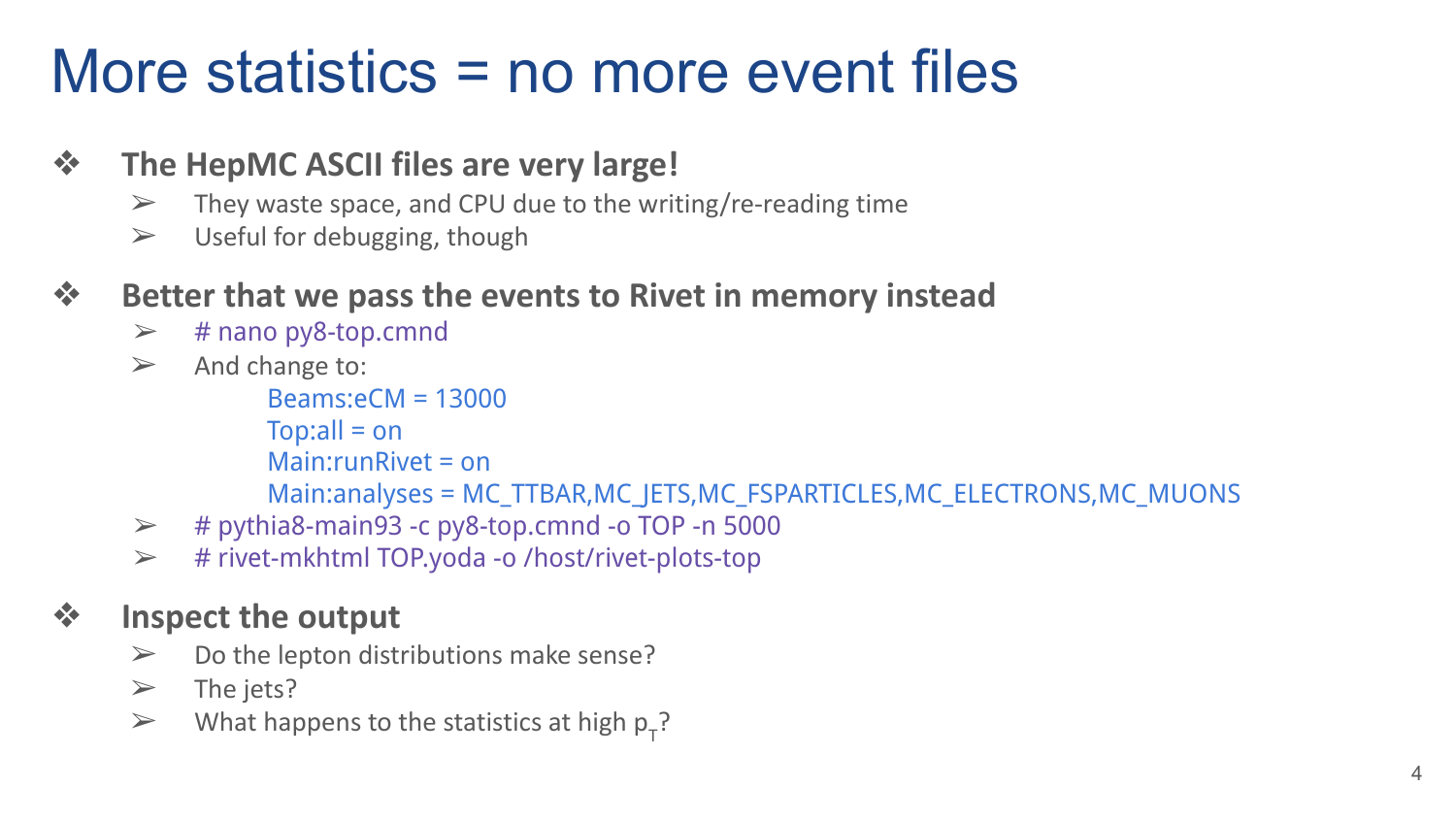# Jet-event generation

#### ❖ **Let's make some inclusive-jet events**

- $\triangleright$  In Pythia, this just means a pp  $\rightarrow$  jj ME. Everything else comes from the PS, especially ISR
- $\triangleright$  It does remarkably well for that (thanks to a few tricks)
- $\triangleright$  But mostly we use higher-order generators for the ME nowadays. Py8 is quick, though!

### ❖ **We start with the obvious configuration**

 $\triangleright$  # nano py8-jets.cmnd

Beams:eCM = 13000 HardQCD:all = on PhaseSpace:pThatMin = 10 Main:runRivet = on Main:analyses = MC\_JETS

 $\geq$  # pythia8-main93 -c py8-jets.cmnd -o JETS -n 2000

### ❖ **View the output**

- $\triangleright$  # rivet-mkhtml JETS.yoda -o /host/rivet-plots-jets
- And view: what's happened to the  $p_T$  tails and 3rd, 4th jet distributions?
- $\triangleright$  We can improve this with ME phase-space slicing and/or enhancement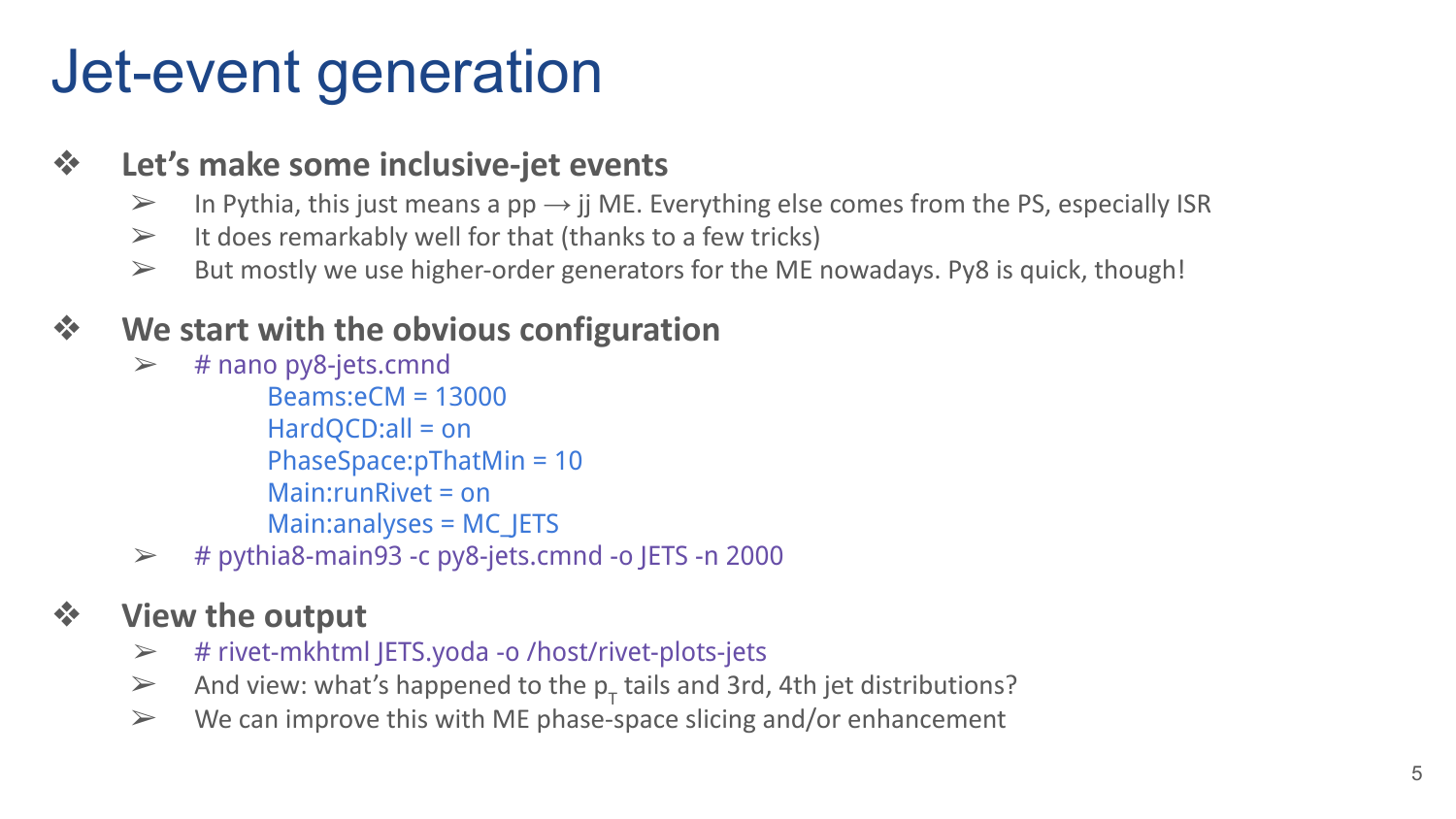# Jet-event slicing

- **❖ The statistics died off at high p**<sub>T</sub><br>
The unweighted events are asympter
	- $\geq$  The unweighted events are asymptotically distributed like the physical d $\sigma$ /dp<sub>T</sub><br> $\geq$   $\Rightarrow$  far too many low-p<sub>-</sub> events for our needs! Rapidly drop below systematics to
	- $\triangleright$   $\Rightarrow$  far too many low-p<sub>T</sub> events for our needs! Rapidly drop below systematics threshold
	- ➢ Simple solution: stick together several runs in orthogonal *slices* of ME phase-space

### ❖ **Three slices, the top-one open-ended**

- $\triangleright$  Add a max  $p_T^{\text{hat}}$  to py8-jets.cmnd: PhaseSpace:pThatMin = 10 PhaseSpace:pThatMax = 50 # pythia8-main93 -c py8-jets.cmnd -o JETS0 -n 2000  $\triangleright$  Then a min/max pair above that: PhaseSpace:pThatMin = 50 PhaseSpace:pThatMax = 100 # pythia8-main93 -c py8-jets.cmnd -o JETS1 -n 2000  $\triangleright$  And a final min-only: PhaseSpace:pThatMin = 100 # pythia8-main93 -c py8-jets.cmnd -o JETS2 -n 1000
- $\triangleright$  Plot and study: # rivet-mkhtml JETS\*.yoda -o /host/rivet-plots-jets

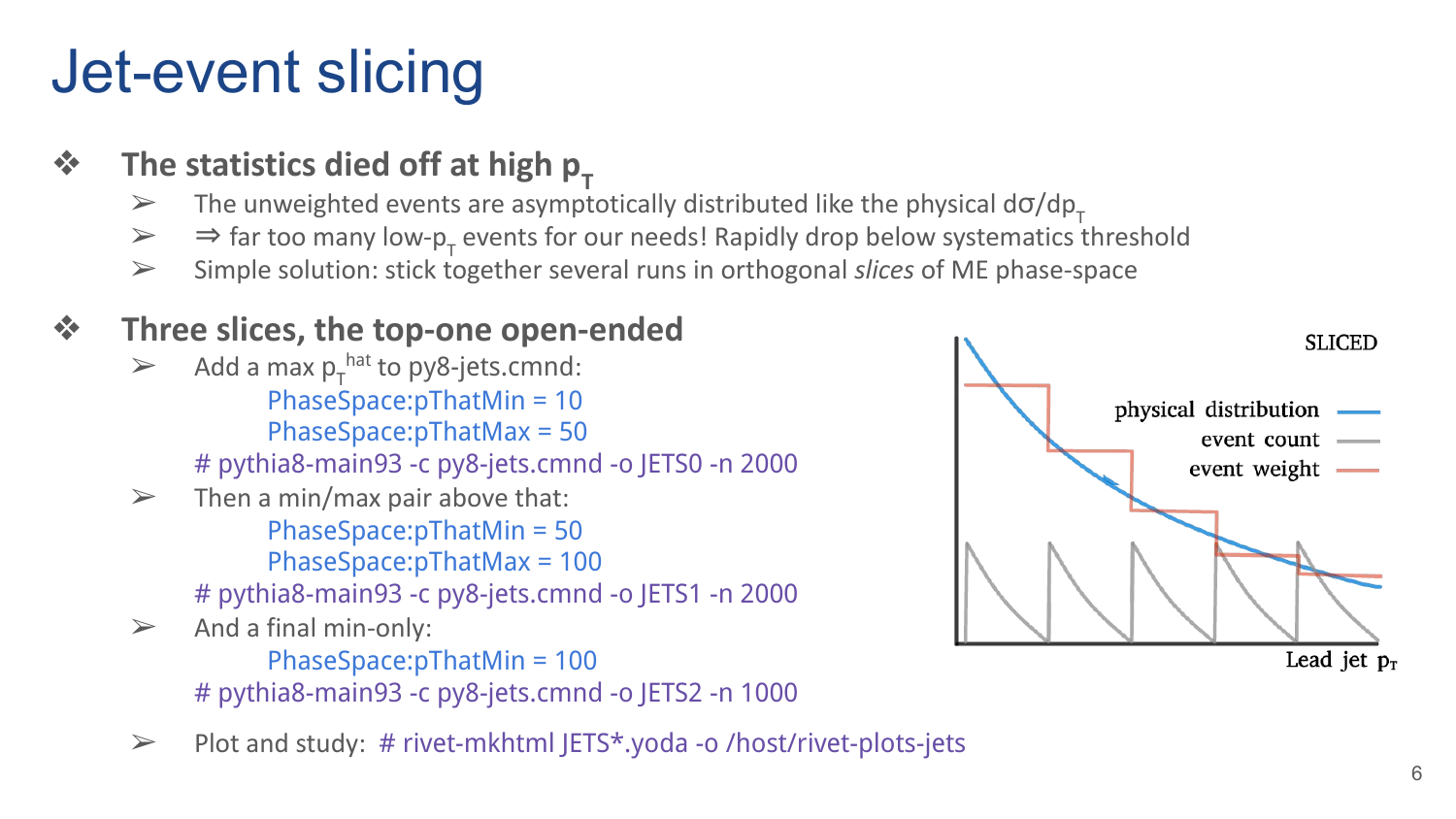# Jet-event enhancement

❖ **The statistics work better now, and the correctly xs-normalised sum is smooth**

- $\triangleright$  We still have falling stats in each slice, though: "sawtooth" statistical error
- > Can we "continuously slice"? Yes! Sample from pThat<sup>n</sup> d $\sigma$ /dp<sub>T</sub><sup>hat</sup>, with weights 1/pThat<sup>n</sup>
- > Since LO 2→2 process,  $p_T^{hat}$  is unambiguous

### ❖ **Enhanced dijet generation**

- Enable biasing in py8-jets.cmnd: PhaseSpace:pThatMin = 10 PhaseSpace:bias2Selection = on # pythia8-main93 -c py8-jets.cmnd -o JETSW -n 2000
- $\triangleright$  Pretty-printing of all methods: # rivet-mkhtml JETS.yoda:Raw:LineColor=red \ JETS0.yoda:Slice0:LineColor=purple:LineStyle=dashed \ JETS1.yoda:Slice1:LineColor=purple:LineStyle=dashdotted \ JETS2.yoda:Slice2:LineColor=purple:LineStyle=dotted \ JETSW.yoda:Enh:LineColor=orange -o /host/rivet-plots-jets
- $\triangleright$  Study the output. Which is better at phase-space coverage? Compare the numbers of events generated

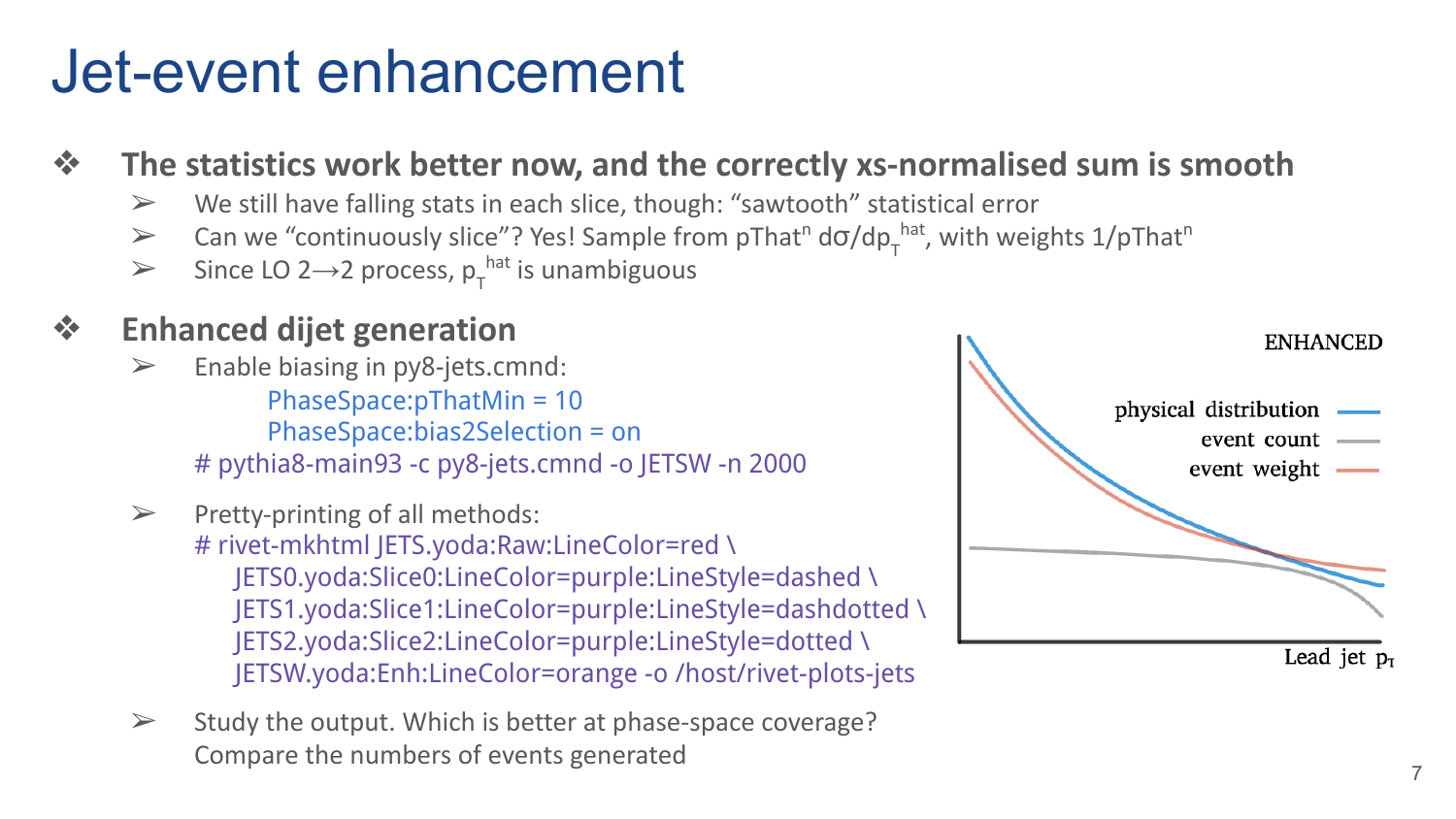# V+jets production

#### ❖ **W/Z+jets are the biggest and most CPU-consuming MC samples at the LHC**

- $\triangleright$  Followed by ttbar, single-top, diboson, ...
- $\triangleright$  The "classic" development lab for beyond-LO methods, because
	- Born process at  $2 \rightarrow 1$  tree level
	- colour-singlet boson is unproblematic for QCD
	- vector boson: symmetry protection  $\Rightarrow$  small NLO corrections wrt Higgs
	- massive boson = natually "anchored" scale choices: more stable than massless jets or photons

#### ❖ **First, let's make a Pythia8 version, then go to MG5**

- $\geq$  # nano py8-zmm.cmnd Beams:eCM = 13000 WeakSingleBoson::ffbar2gmZ = on 23:onMode = off  $23:onIf Any = 13$ Main:runRivet = on Main:analyses = MC\_JETS
- $\geq$  # pythia8-main93 -c py8-zmm.cmnd -o ZMM -n 5000
- $\triangleright$  # mv ZMM.yoda /host/Py-Z.yoda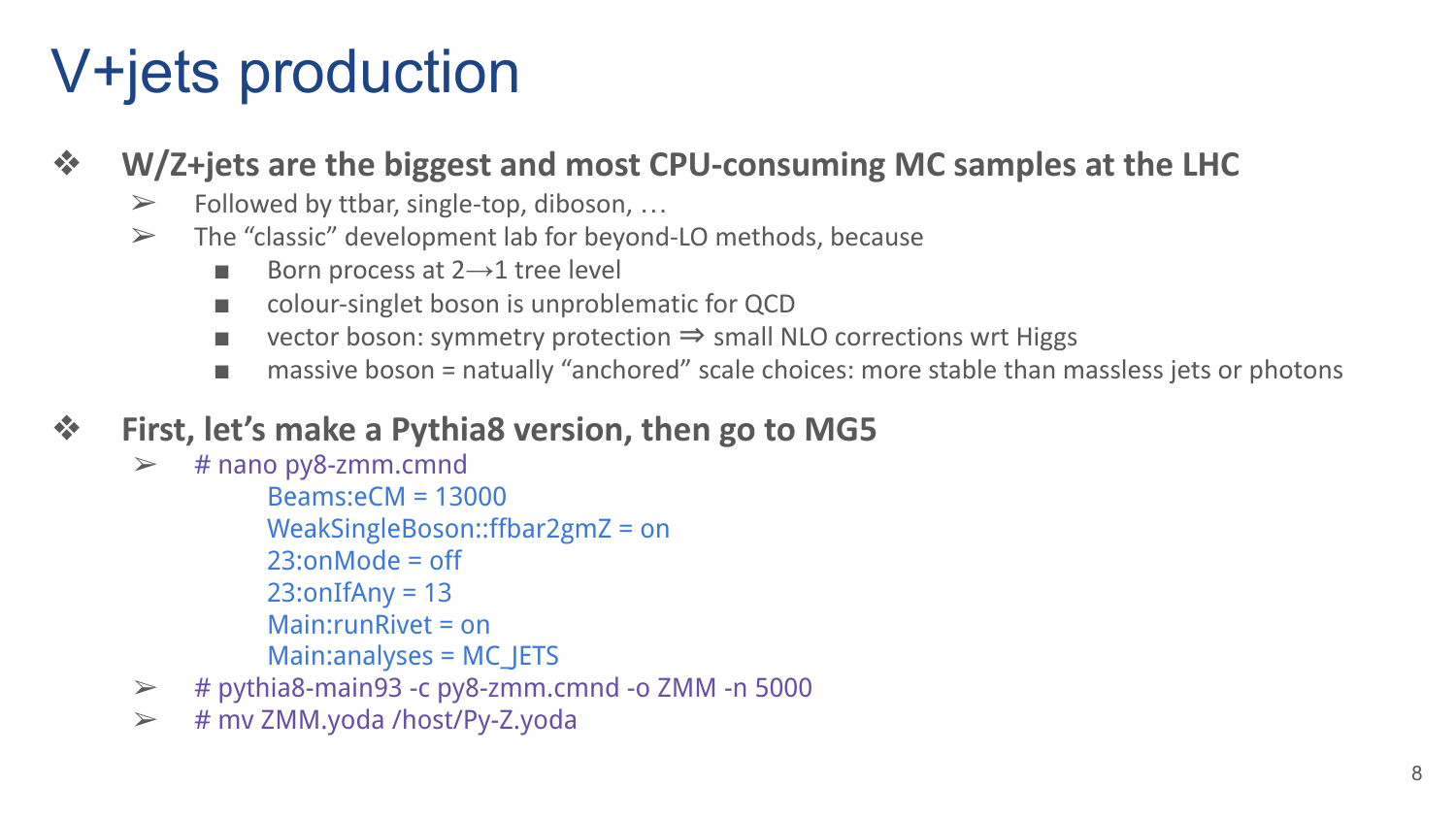# V+jets production: MG5

#### ❖ **Get the MG5 image and open it in a separate terminal**

- $\geq$  \$ docker pull hepstore/rivet-mg5amcnlo
- ➢ \$ docker run -it --rm -v \$PWD:/host hepstore/rivet-mg5amcnlo # cd MG5\_aMC\_v3\_1\_0/ # bin/mg5\_aMC
- $\triangleright$  MG5 is a fixed-order ME generator that interfaces with Pythia's PS etc.

### ❖ **Generate the lowest-order jet-multiplicity sample**

- $\triangleright$  > generate p p > mu+ mu-
	- > output PROC-Z
	- > launch
	- > … (enable Pythia)
	- > quit
- $\triangleright$  # cp -r PROC-Z /host/
	- $\Rightarrow$  look at diagrams in the host file browser, xsec in web browser
- $\triangleright$  # cd PROC-Z/Events/run\_01/
	- $\Rightarrow$  look at the LHE (and HepMC) event files:
	- # zless unweighted\_events.lhe.gz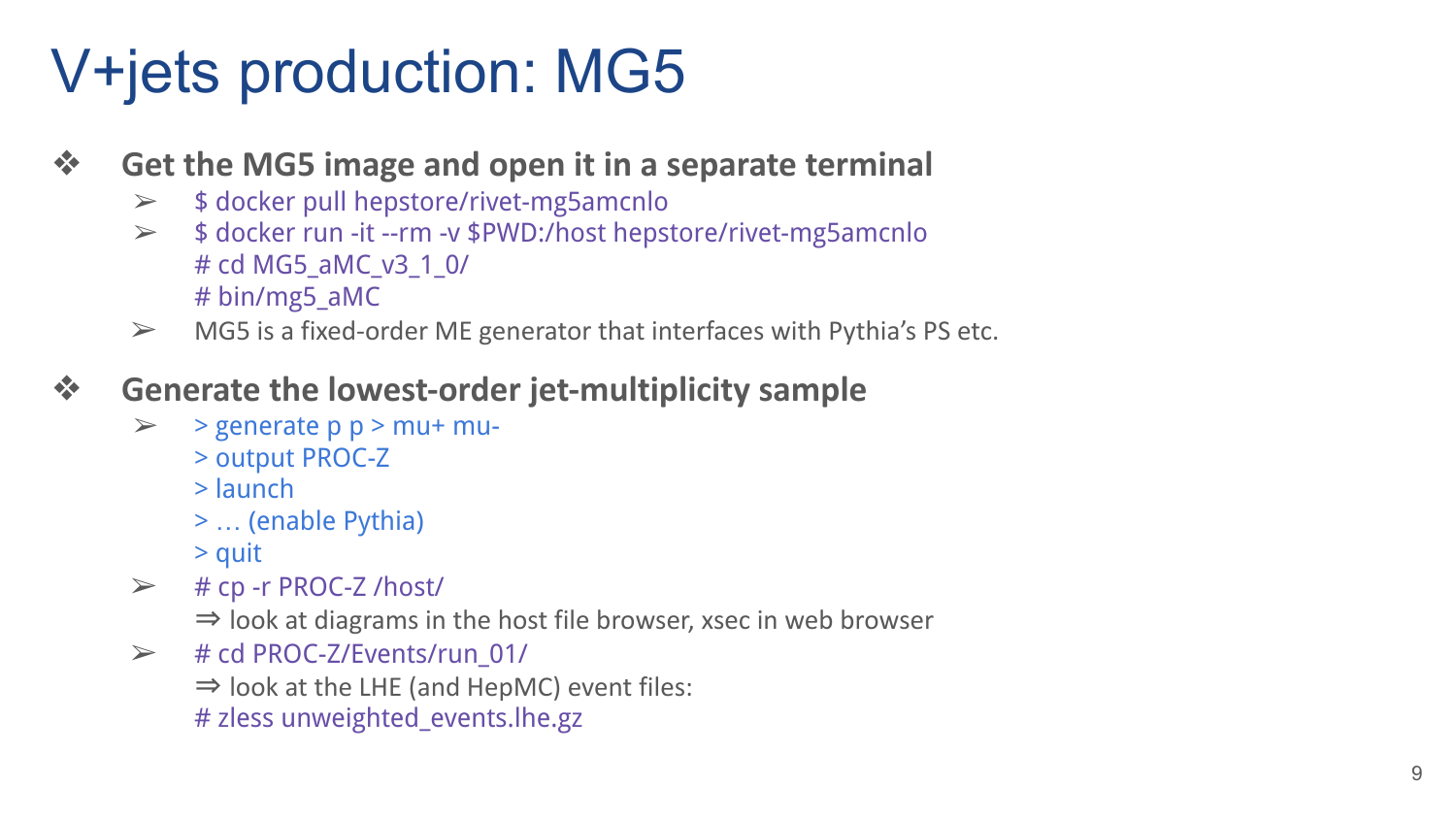# V+jets production: MG5 jet-merging

#### ❖ **We can also make higher-order MEs (here just tree-level)**

- $\geq$  # bin/mg5 aMC
	- > generate p p > mu+ mu-
	- > add process p p > mu+ mu- j
	- $>$  add process p p  $>$  mu+ mu- j j
	- > output PROC-ZJJMERGED
	- > quit
- $\triangleright$  # cp -r PROC-ZJJMERGED PROC-ZJJ # cd PROC-ZJJ # nano Cards/proc\_card\_mg5.dat # nano Cards/run\_card.dat ⇒ set ickkw=0 # bin/generate\_events

 $\geq$  # cd ../PROC-Z||MERGED # bin/generate\_events

## ❖ **What's going on???**

- $\triangleright$  The PS makes the different multiplicities overlap in phase-space: have to avoid double-counting
- $\triangleright$  CKKW(L) and MLM procedures do this by phase-space weights or cuts: we're trying MLM on/off

Add a [QCD] suffix to generate a process at QCD NLO. Slow!!

One-loop matching with MC@NLO; loop and legs merging/matching with FxFx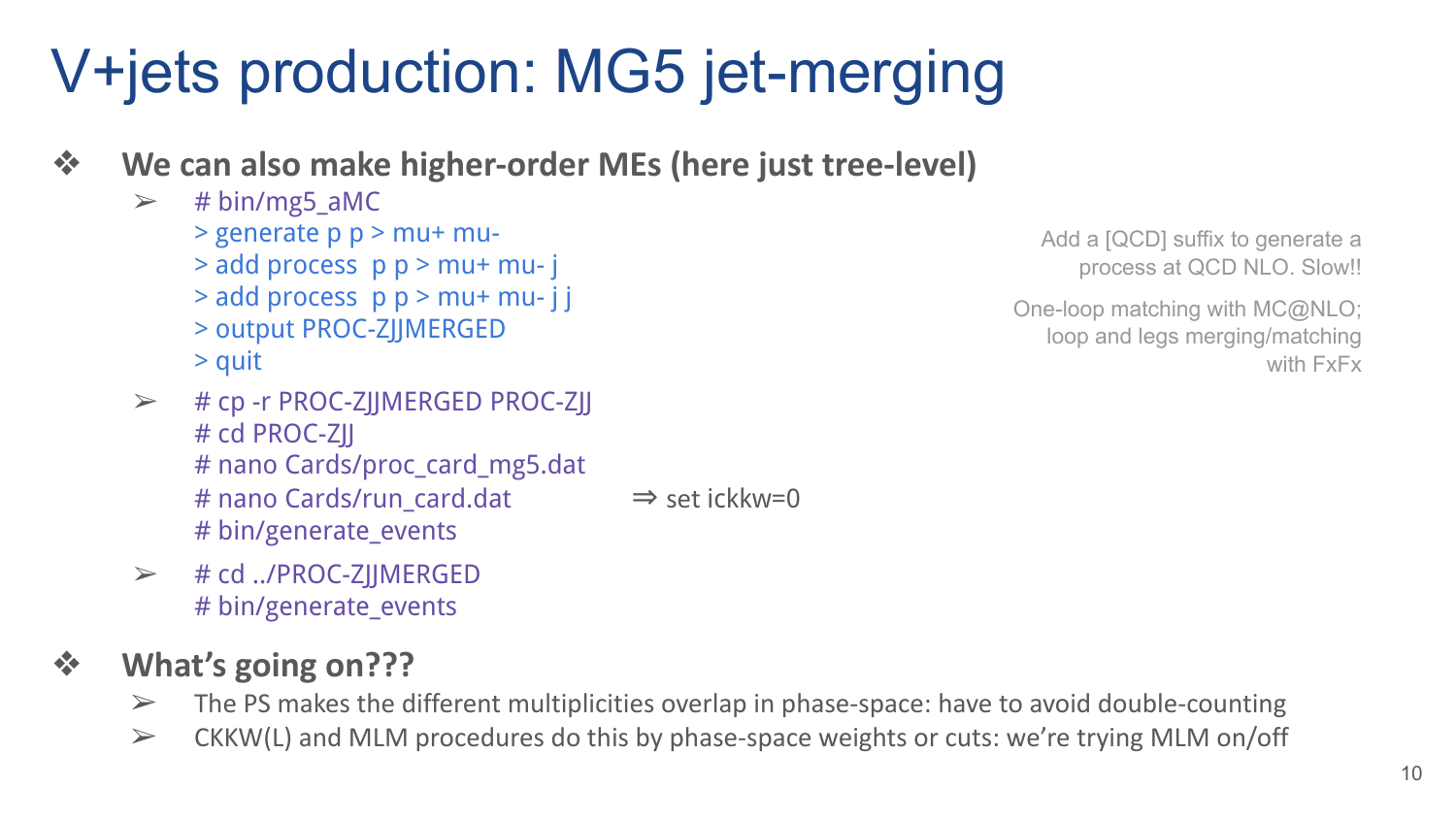# V+jets production: analysis and comparison

#### ❖ **Run Rivet on the (zipped) MG5 HepMC events**

- $\triangleright$  MG5 events have lots of weights, cf. the LHE file. Incorporating scale and PDF variations
- $\triangleright$  But MG5 doesn't specify a default weight, so we need to identify that by hand:
- $\geq$  # rivet -a MC\_JETS --nominal-weight='MUF=1.0\_MUR=1.0\_PDF=247000\_MERGING=0.000' \ PROC-Z/Events/run\_01/tag\_1\_pythia8\_events.hepmc.gz -H MG-Z.yoda

# rivet -a MC\_JETS --nominal-weight='MUF=1.0\_MUR=1.0\_PDF=247000\_MERGING=0.000'\ PROC-ZJJ/Events/run\_01/tag\_1\_pythia8\_events.hepmc.gz -H MG-Zjj-sum.yoda

- # rivet -a MC\_JETS --nominal-weight='MUF=1.0\_MUR=1.0\_PDF=247000\_MERGING=45.000'\ PROC-ZJJMERGED/Events/run\_01/tag\_1\_pythia8\_events.hepmc.gz -H MG-Zjj-x.yoda
- $\triangleright$  And plot:

# cp /host/Py-Z.yoda . # rivet-mkhtml Py-Z.yoda MG-Z.yoda MG-Zjj-\*.yoda -o /host/rivet-plots-z

### ❖ **Inspect the output**

 $\geq$  See how the samples have different kinematics? And the MG5 systematic uncertainty bands?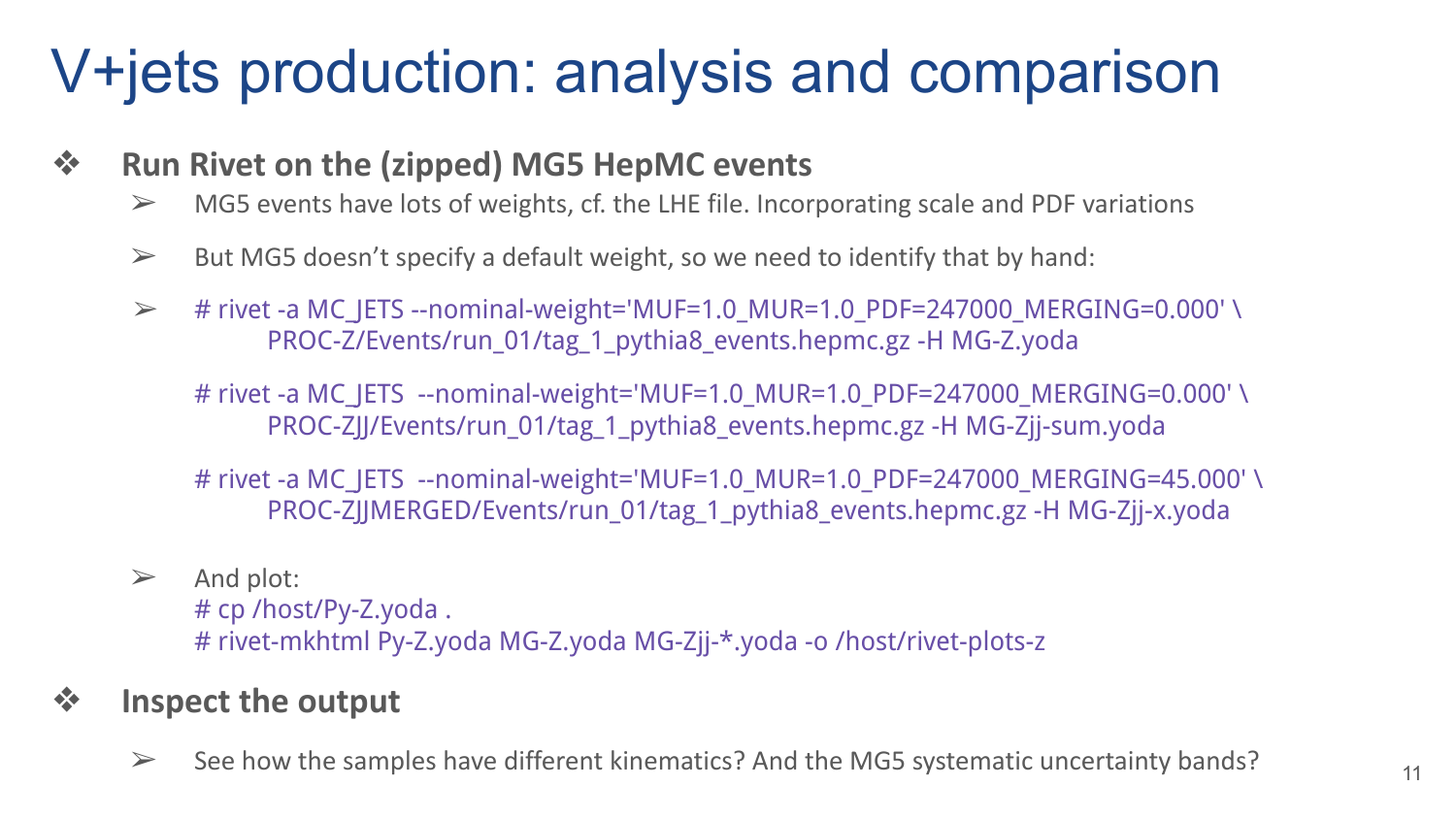# BSM physics generation

### ❖ **Pythia8 has several built-in models, e.g. Z', SUSY, XD resonances…**

- $\triangleright$  Many are steered just via Py8 parameters  $-$  see the manual
- $\triangleright$  SUSY in particular requires an SLHA file: use hepstore/rivet-tutorial
- $\triangleright$  Set up a command file with

 $SUSY:all = on$ SLHA:file = gg\_g1500\_chi100\_g-ttchi.slha

 $\triangleright$  Run and analyse

### ❖ **MG5 is really a generator generator: more flexible**

- $\triangleright$   $\Rightarrow$  can build new MEs for ~any UFO physics model (as can Sherpa, Herwig)
- $\triangleright$  E.g. a dark matter model: > import model DMsimp\_s\_spin1 --modelname > generate p p > xd xd~ j
- $\ge$  etc. DM mass, coupling can be set in the "param card" = SLHA
- $\triangleright$  Generate and analyse
- $\triangleright$  More control can be imposed by fixing new physics couplings at amplitude level e.g.  $NP==1$  or ME-squared level e.g.  $NP^2==1$

hepstore/rivet-tutorial is just the rivet-pythia Docker image with a few extra tutorial files in the work dir



Since the MG5 conversion to use Python3, you may need to run a 'convert' command on your UFO, and re-import. The command-line will advise you if this is the case